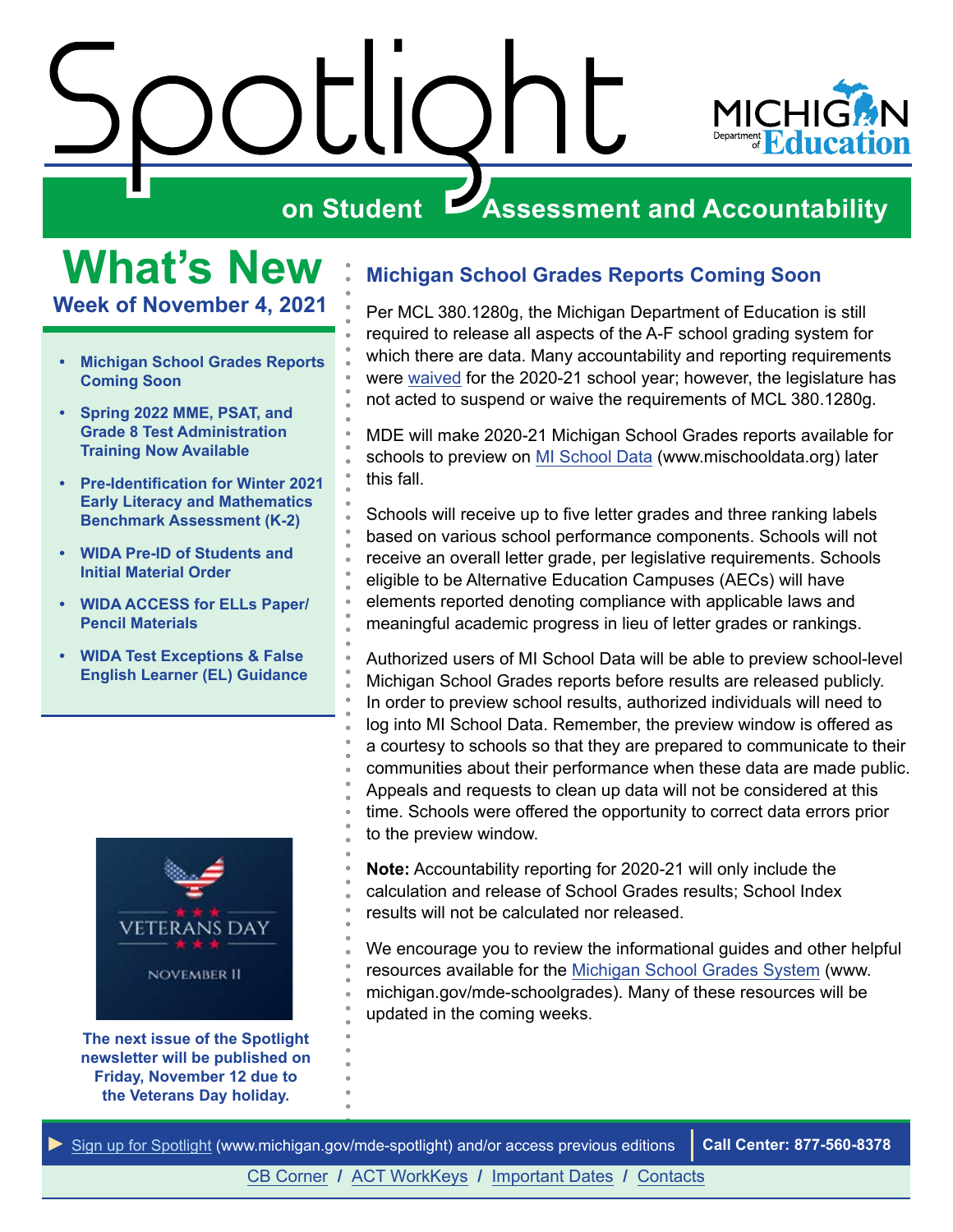November 4, 2021

#### <span id="page-1-0"></span>**Spring 2022 MME, PSAT, and Grade 8 Test Administration Training Now Available**

Part I of the online training for test administration of the Spring 2022 Michigan Merit Exam (MME), the PSAT in High School, and Grade 8 Testing is now available. Videos and PowerPoint presentations are on the [MME](http://www.michigan.gov/mme)  [web page](http://www.michigan.gov/mme) (www.michigan.gov/mme) and the [PSAT](http://www.michigan.gov/psat)  [web page](http://www.michigan.gov/psat) (www.michigan.gov/psat) under the Training Videos/PPTs Tile at the top of the page.

Part I training provides test coordinators with

information on what needs to be done now in Fall 2021 in preparation for the Spring 2022 state summative assessments. Coordinators may view the entire MME/PSAT or Grade 8 presentations in about an hour, or they may view individual segments of the training that are directly related to

their assigned responsibilities.

Training segments include:

#### **Michigan Merit Exam and PSAT in High School Test Administration Trainings:**

- MME and PSAT in High School Test Administration Training – Part I
- College Board SAT with Essay, PSAT 10, PSAT 8/9 for Grade 9
- ACT WorkKeys
- Test Security and Integrity
- Supports and Accommodations
- Educational Entity Master and the Office of Educational Assessment and Accountability
- Test Center Participation
- Online Waiver Requests for State Assessments
- MME, PSAT, and Grade 8 Overview of Pre-**Identification**

#### **Grade 8 Test Administration Trainings:**

- Grade 8 Test Administration Training Part I
- College Board PSAT 8/9 for Grade 8
- Test Security and Integrity
- Supports and Accommodations
- Educational Entity Master and the Office of Educational Assessment and Accountability
- Test Center Participation
- Online Waiver Requests for State Assessments
- MME, PSAT, and Grade 8 Overview of Pre-Identification

Part II training will be posted to the MME and PSAT web pages on February 1, 2022. Part II training will describe activities that need to be completed in Spring 2022, including instructions for completing the M-STEP assessments in Science and Social Studies for grades 8 and 11.

[Email questions](mailto:oeaa%40michigan.gov?subject=Assessment%20Testing%20Support%20Request) (oeaa@michigan.gov) about the assessments to the Office of Assessment and Accountability, or contact the Call Center at 1-877-560-8378.

**Call Center: 877-560-8378** (select appropriate option) for assistance with assessment or accountability issues

[What's New](#page-0-0) / [CB Corner](#page-5-0) / [ACT WorkKeys](#page-8-0) / [Important Dates](#page-9-0) / [Contacts](#page-11-0) 2



**Administration Training, 2022**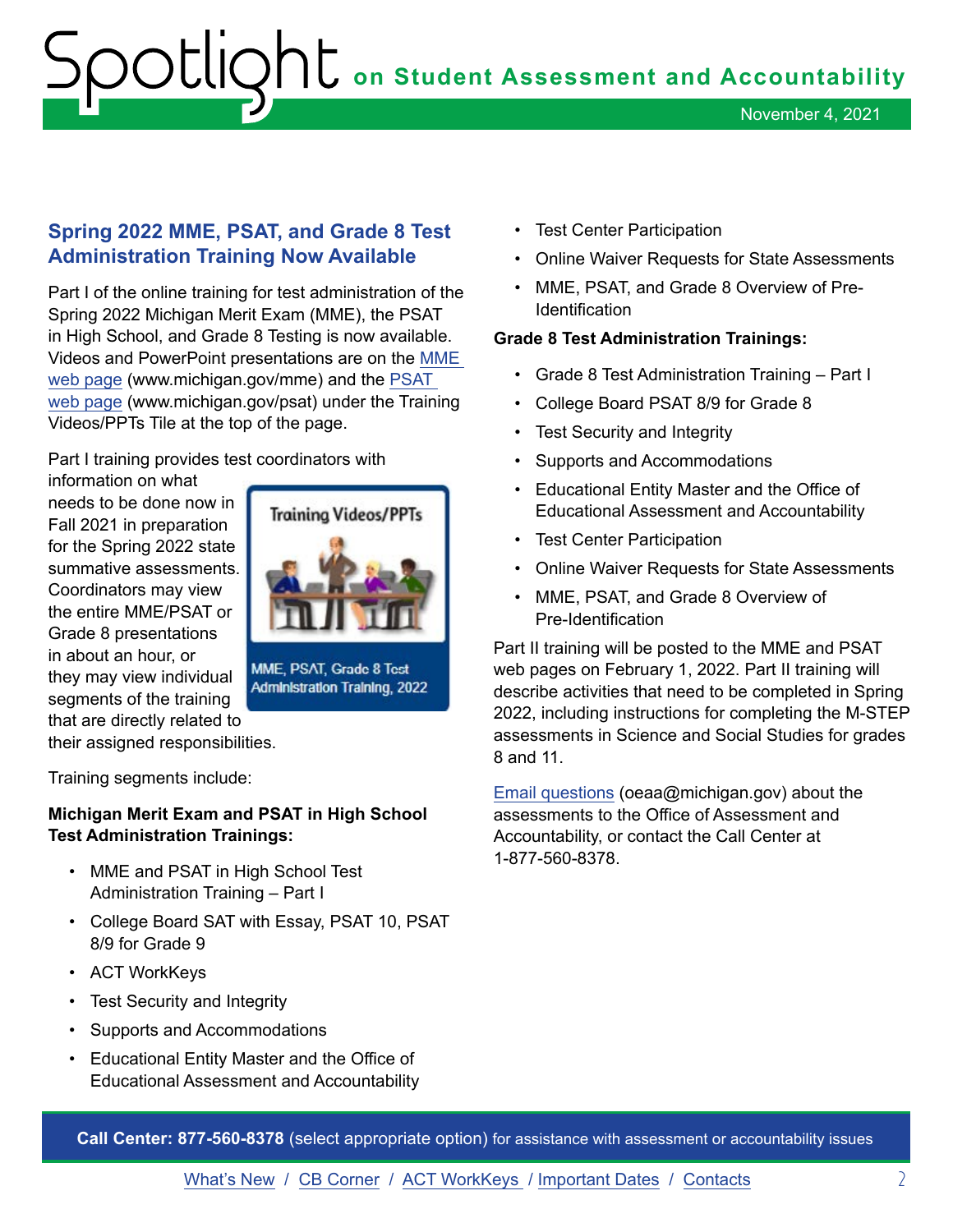#### <span id="page-2-0"></span>**Pre-Identification for Winter 2021 Early Literacy and Mathematics Benchmark Assessment (K-2)**

Pre-identification of students for the Early Literacy and Mathematics Benchmark Assessment (grades K-2) will open on **November 15, 2021**. Students who took the Early Literacy and Mathematics Benchmark Assessment in the fall will automatically be pre-identified to the Winter 2022 Early Literacy and Mathematics Benchmark Assessment by the Office of Educational Assessment and Accountability (OEAA).

If students tested in Fall 2021 and will not be testing in Winter 2022, no action is needed from schools, even if students are automatically pre-identified by OEAA.

Schools that choose to participate will need to pre-identify additional students for testing directly on the [OEAA Secure Site](https://baa.state.mi.us/BAASecure/Login.aspx?enc=sQSIGs0qddc8WQf7JFtN/SpfRkjPVagJieGJfCfA2ZD5TduqOupZF6dMDjOxJNlz) (www.michigan.gov/oeaasecure) using any of the following methods:

- [MSDS Copy](https://www.michigan.gov/documents/mde/MSDS_Copy_579414_7.pdf) Function
- [Pre-ID File Upload](https://www.michigan.gov/documents/mde/Pre-ID_File_Upload_579415_7.pdf)
- [Student Search](https://www.michigan.gov/documents/mde/Student_Search_One_Student_at_a_Time_579416_7.pdf)  one student a time

Schools should also put students into [online test](https://www.michigan.gov/documents/mde/Session_Page_Quick_Reference_2_509973_7.pdf)  [sessions](https://www.michigan.gov/documents/mde/Session_Page_Quick_Reference_2_509973_7.pdf) on the OEAA Secure Site through **December 6, 2021**. After December 6, students must be pre-identified on the OEAA Secure Site and then put into online test sessions in the DRC INSIGHT Portal.

Schools will have access to manage student data and test sessions in the DRC INSIGHT Portal starting **December 10, 2021**. Students newly pre-identified on the OEAA Secure Site will be transferred to the DRC INSIGHT Portal three times a day through **February 4, 2022**.

#### **WIDA Pre-ID of Students and Initial Material Order**

The Office of Educational Assessment and Accountability (OEAA) will be pre-identifying English learner students for the WIDA ACCESS for ELLs Spring 2022 assessment in the OEAA Secure Site on **December 13, 2021**. The OEAA will use the Fall 2021 Michigan Student Data System (MSDS) General Collection (fall student count day) and Student Record Maintenance (SRM) files submitted in the MSDS through **5:00 p.m., December 2, 2021**. Please work with your authorized district MSDS user to ensure that the MSDS is updated by December 2, 2021. This will include enrolled students (K-12) who have been identified as being in an English learner (EL) program in an MSDS collection. Educators are advised to be aware of dates that may impact their ability to submit SRMs.

This is a one-time pull from MSDS for pre-identification purposes for students taking the WIDA ACCESS for ELLs. Districts and schools are responsible for pre-identifying any additional students after December 13.

The Pre-ID Student Report will be available to schools on **December 13, 2021**, in the [OEAA Secure Site](http://www.michigan.gov/oeaa-secure) (www.michigan.gov/oeaa-secure).

It is the responsibility of the district and/or school to do the following in the OEAA Secure Site:

- Unassign students who have exited the school from the WIDA ACCESS test cycle
- Pre-identify EL students who are not on the Pre-ID Student Report who might be newly identified as EL or are newly enrolled in the school

*(Continued on next page)*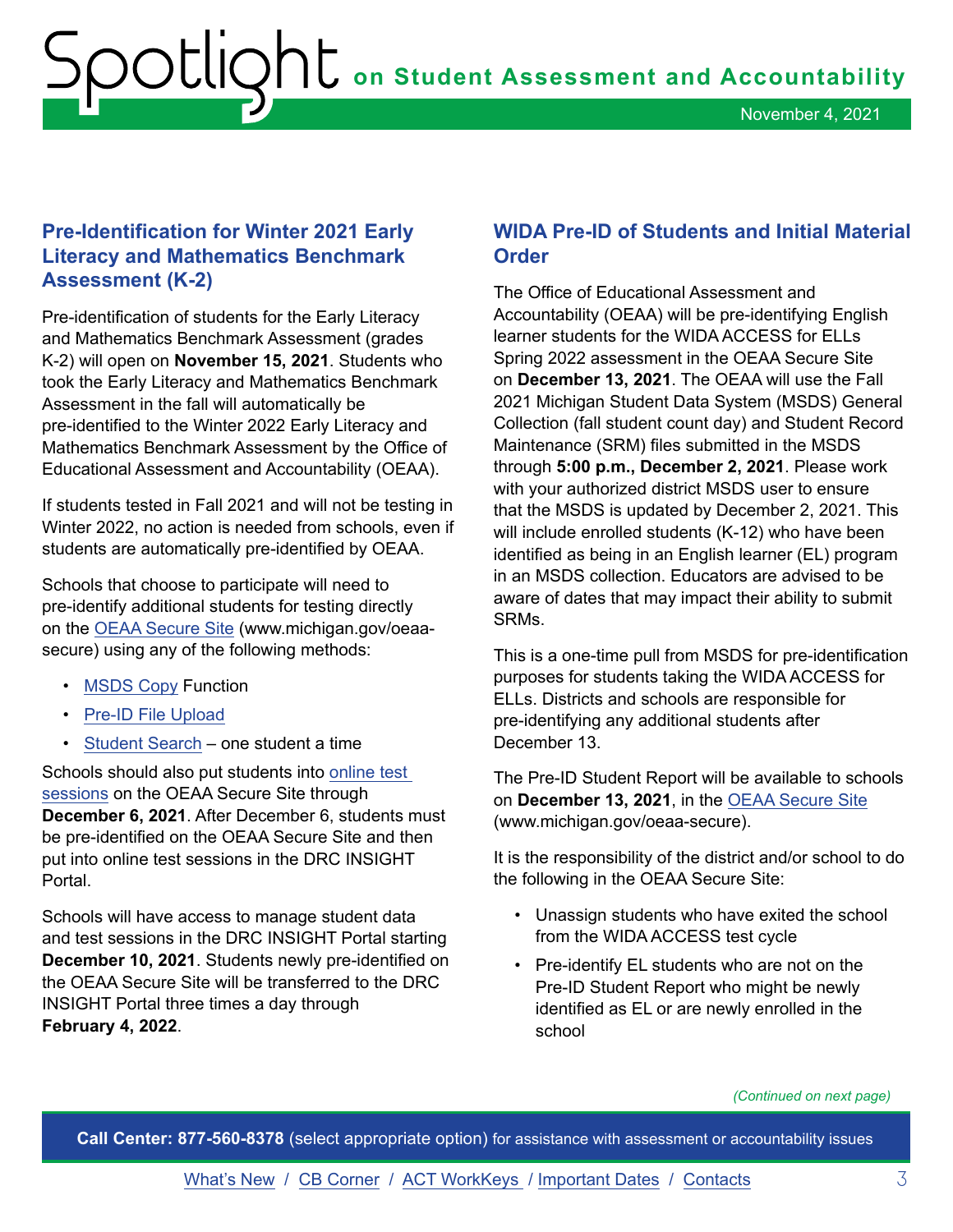- Identify students who will need to take the paper/ pencil test and change their mode of testing from online to paper/pencil
- Identify students who should take the Alternate ACCESS for ELLs and assign them to Tier T to indicate the WIDA Alternate ACCESS for ELLs. This can be done in the Mass Update Assessments page on the OEAA Secure Site for a group of students. To learn more about how to identify students for the Alternate form of the WIDA ACCESS assessment, review the [Alternate](https://www.michigan.gov/documents/mde/WIDA_Alternate_Access_for_ELLs_641416_7.pdf)  [ACCESS for ELLs Selection Guidance \(](https://www.michigan.gov/documents/mde/WIDA_Alternate_Access_for_ELLs_641416_7.pdf)https:// www.michigan.gov/documents/mde/WIDA\_ Alternate Access for ELLs 641416 7.pdf).

#### **A few important things to note:**

- Instructions for accessing the Pre-ID Student Report and steps for pre-identifying students can be found on the [Secure Site Training web page](http://www.michigan.gov/securesitetraining) (www.michigan.gov/securesitetraining).
- If OEAA pre-identifies a student for the WIDA ACCESS for ELLs, the student has been identified as EL by their current school or another school in MSDS and was not exited from EL services.
	- » The student will be expected to test. Unassigning a student from the assessment does not remove the student from the expectation to test or from accountability calculations as an EL student. If you have questions about a student being EL, contact your district MSDS person for assistance.
	- » A student who exits the district is to be unassigned from testing and exited from the district in the Spring 2022 MSDS general collection.
- » If a student was submitted incorrectly in MSDS as EL, meaning they were never EL, the district can submit a False EL request on the WIDA Test Exception page of the OEAA Secure Site December 13, 2021 – January 14, 2022. Directions for submitting a False EL request can be found on the Secure Site Training web page. Guidance on which students may be eligible for the False EL request will be available in the coming weeks at the [WIDA web page](http://www.michigan.gov/wida) (www.michigan.gov/ wida).
- All EL students will be pre-identified for online testing unless the school has an approved online waiver for WIDA ACCESS for ELLs. Some materials, based on grade and domain, are only available as paper/pencil testing. These materials will be ordered automatically for schools and districts based on the number of students pre-identified by **5:00 p.m., December 28, 2021**.
	- » If you are an online school but have some students who will be taking the paper/pencil test, you will need to change the student's record from online to paper/pencil. You can find directions on how to change the mode (online, paper/pencil) of testing for students on the Secure Site Training web page under Mass Update Assessments.
	- » If you change the student to paper/pencil testing, the tier will default to Tier B. You can change this in the student's demographic screen, accessed through the Student Search function.

*(Continued on next page)*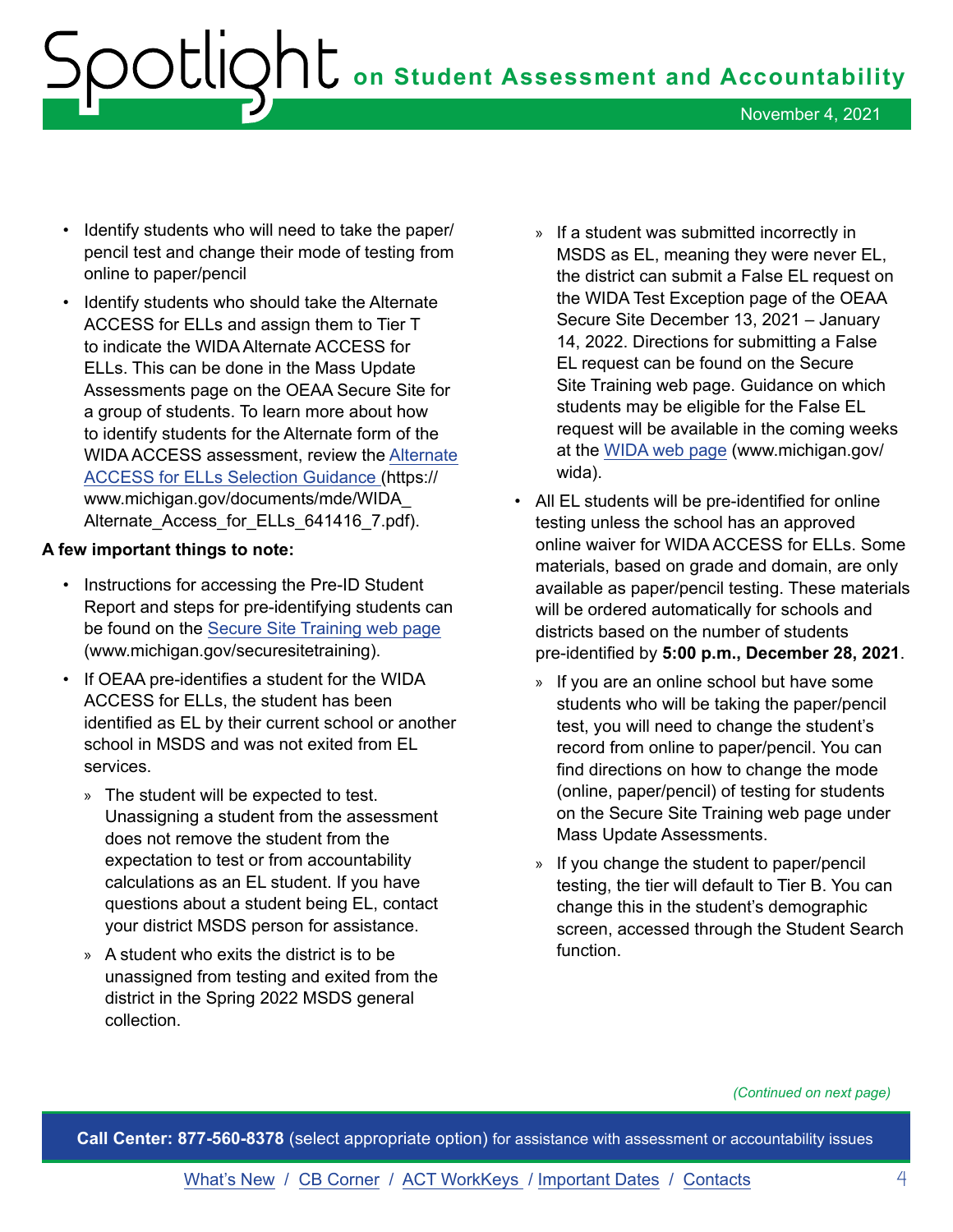- <span id="page-4-0"></span>• All students in schools that are administering the paper/pencil test (having received an approved online waiver) will be defaulted to Tier B. This can be changed if needed on the student's demographic screen, accessed through the Student Search function.
- All students pre-identified by OEAA will be preidentified to WIDA ACCESS for ELLs. Students who will be taking the WIDA Alternate ACCESS for ELLs need to be changed to Tier T in the student's demographic screen, accessed through the Student Search function.
- Schools will receive printed barcode labels for the student's answer document for paper/pencil tests (if pre-identified and designated as paper/ pencil) by 5:00 p.m., December 28, 2021.

#### **WIDA ACCESS for ELLs Paper/Pencil Materials**

To receive paper/pencil materials for students at the beginning of the testing window, the students must be pre-identified in the OEAA Secure Site between **December 13 - 28, 2021**. Schools can also order WIDA ACCESS for ELLs braille and enlarged print materials directly from the Initial Material Order screen on the OEAA Secure Site during this time. All other material quantities will be based on pre-identification of students with the paper/pencil mode of testing selected.

It is important to make sure your pre-identification is accurate and that students taking the WIDA Alternate ACCESS for ELLs or the paper/pencil WIDA ACCESS for ELLs are correctly identified on the OEAA Secure Site to ensure you receive the appropriate paper/ pencil materials. Also check the Initial Material Order screen to ensure the shipping address is correct.

Directions for Initial Material Orders can be found on the [Secure Site Training web pa](http://www.michigan.gov/securesitetraining)ge (www.michigan. gov/securesitetraining).

#### **WIDA Test Exceptions & False English Learner (EL) Guidance**

The window for WIDA Test Exceptions is open **December 13, 2021 – January 14, 2022** in the [OEAA Secure Site](http://www.michigan.gov/oeaa-secure) (www.michigan.gov/oeaa-secure). During this window, educators may request a waiver from the Spring 2022 WIDA ACCESS for ELLs or the Alternate ACCESS for ELLs for students with specific disabilities. All test exceptions must be applied for on an annual basis and approvals do not carry over from year-to-year.

**Note:** This process is not to request waivers for students due to COVID-19 related reasons.

For more information on WIDA Test Exceptions, refer to the WIDA ACCESS for ELLs and Alternate ACCESS for ELLs Test Exceptions and False EL Guidance document found on the [WIDA web page](http://www.michigan.gov/wida) (www.michigan.gov/wida). An updated document for this school year will be available in the coming weeks. Directions for submitting WIDA Test Exceptions can be found on the [Secure Site Training](http://www.michigan.gov/securesitetraining)  [web page](http://www.michigan.gov/securesitetraining) (www.michigan.gov/securesitetraining) under the Quick Reference section. For questions about how to submit WIDA Exceptions, contact the Call Center (select Option 3) or email [mde-oeaa@](mailto:mde-oeaa%40michigan.gov?subject=WIDA%20Test%20Exceptions%20%26%20False%20English%20Learner%20%28EL%29%20Guidance) [michigan.gov](mailto:mde-oeaa%40michigan.gov?subject=WIDA%20Test%20Exceptions%20%26%20False%20English%20Learner%20%28EL%29%20Guidance).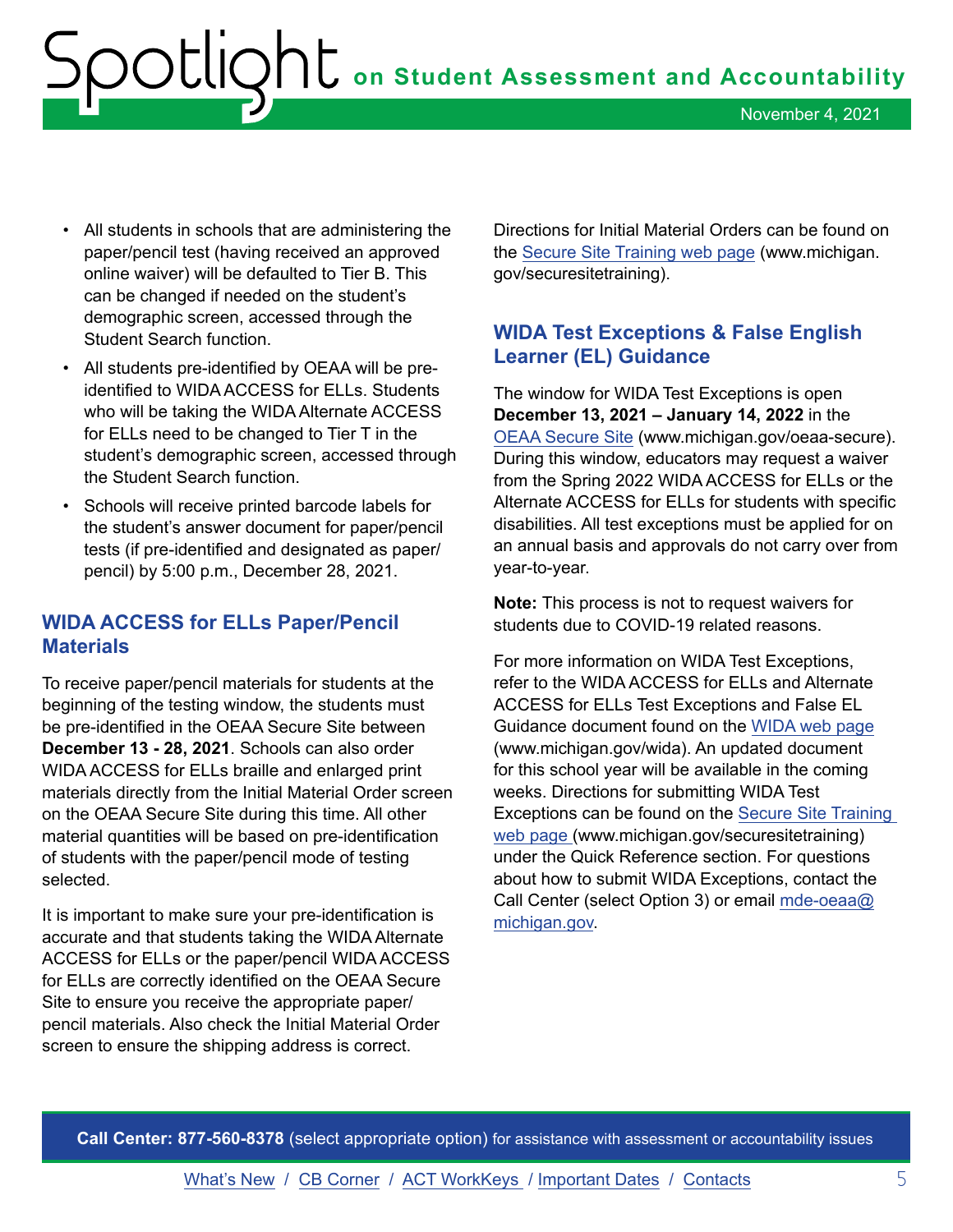### <span id="page-5-0"></span>CB

*Information on SAT*®*, PSAT*™ *8/9, and PSAT*™*10 provided by the College Board*

#### **Questions about Fall SAT, PSAT 8/9, or PSAT 10?**

- Call the Michigan Educator Hotline: 866-870-3127 (select Option 1)
- Email: [michiganadministratorsupport@](mailto:michiganadministratorsupport%40collegeboard.org?subject=) [collegeboard.org](mailto:michiganadministratorsupport%40collegeboard.org?subject=)

#### **WHAT'S NEW**

#### **Important Tasks for the Spring 2022 Administration**

- Register for upcoming optional webinars (see Reminders section for registration links).
- Check the Test Center Participation Page of the Office of Educational Assessment and Accountability (OEAA) Secure Site to verify if your school is established to participate in the Spring 2022 assessments.
- Respond to the intent to participate communication, if received, by November 22, 2021.
- Request off-site testing, if needed, by January 21, 2022. Refer to the article in the [October 21](https://www.michigan.gov/documents/mde/Spotlight_10-21-21_739015_7.pdf)  [edition](https://www.michigan.gov/documents/mde/Spotlight_10-21-21_739015_7.pdf) of the Spotlight on Student Assessment and Accountability online newsletter.
- Review the [Coordinator Implementation](https://www.michigan.gov/documents/mde/2021_Michigan_Coordinator_Implementation_Handbook_706689_7.pdf)  [Handbook, Spring 2022](https://www.michigan.gov/documents/mde/2021_Michigan_Coordinator_Implementation_Handbook_706689_7.pdf) for information about preparing your school for the Spring 2022 assessments. Refer to the article in the [October 21 edition](https://www.michigan.gov/documents/mde/Spotlight_10-21-21_739015_7.pdf) of the Spotlight on Student Assessment and Accountability online newsletter.

#### **Fall 2021 Invoice Generation Process**

Although the Michigan Department of Education is providing the Fall 2021 SAT, PSAT/NMSQT, and PSAT 8/9 for Grade 9 administrations to eligible students and schools, it is important that schools complete the invoicing process in the College Board test ordering site to avoid fees billed to the school. Schools can use this process to change the grades that students indicated on their answer sheets, if needed.

To generate your invoice, log into the test ordering site during the invoice generation windows listed below. Select **Adjust Invoice Information** and follow the instructions. Do not forget to repeat the steps for each assessment date that was administered once the window opens.

**Note:** When you complete this process in TOS, there will be no indication that MDE is paying for the tests. This is expected and not an error. As long as you administered the fall assessments to the applicable grades (SAT to grade 12, PSAT/NSMQT to grades 11 and 10, and PSAT 8/9 to grade 9), you will not receive an invoice. Additionally, schools are not responsible for unused test fees.

**Invoices send to schools that do not correct ineligible student grade levels in TOS during the invoice generation process will not be waived. The school will be responsible for paying those invoices.**

Invoice generation must be completed separately for each administration date that was conducted by your school.

*(Continued on next page)*

**Call Center: 877-560-8378** (select appropriate option) for assistance with assessment or accountability issues

[What's New](#page-0-0) / CB Corner / [ACT WorkKeys](#page-8-0) / [Important Dates](#page-9-0) / [Contacts](#page-11-0) 6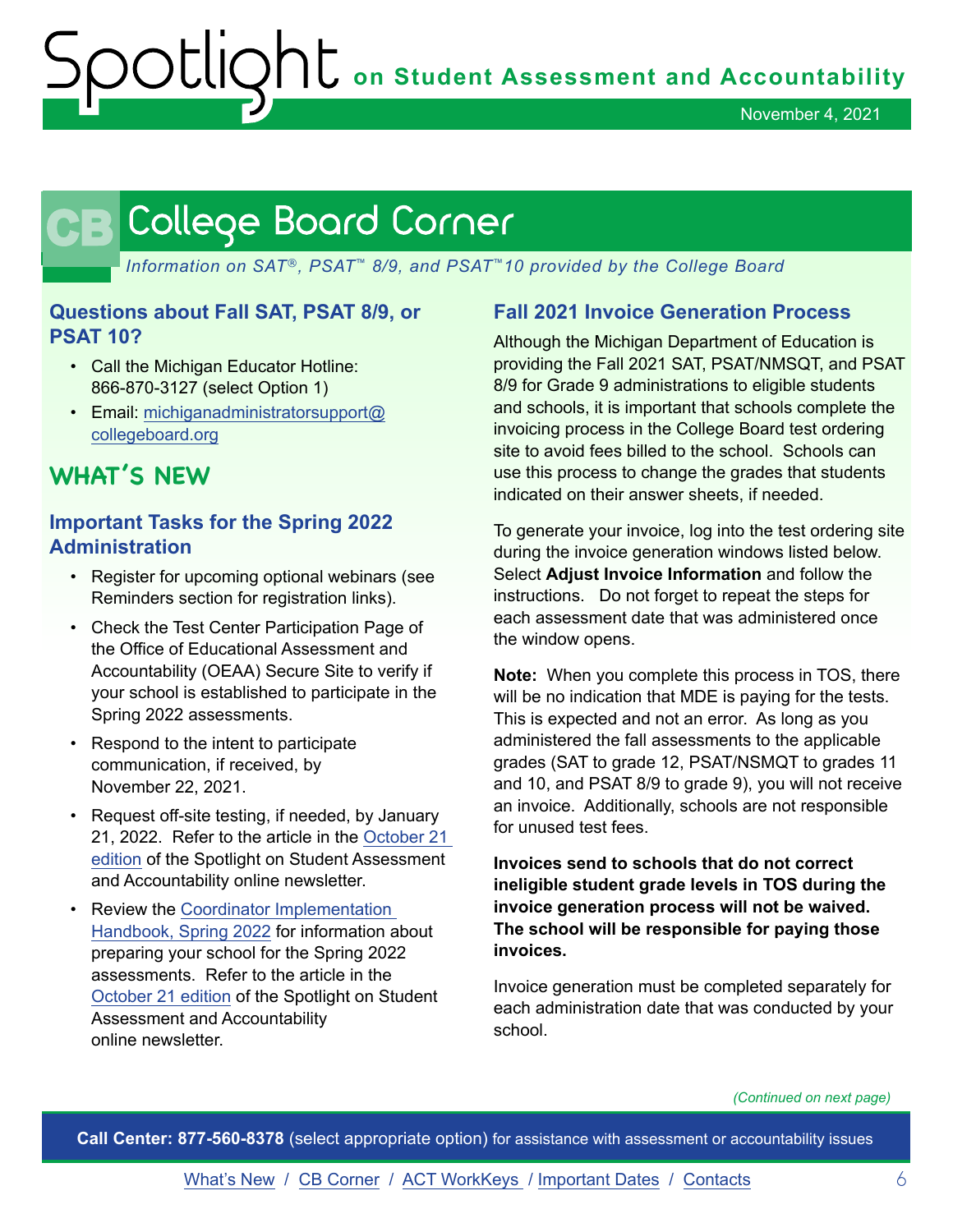## **CB**

The window for schools to review and make any needed corrections:

| <b>Administration</b>               | <b>Window</b><br><b>Opens</b> | <b>Window</b><br><b>Closes</b> |
|-------------------------------------|-------------------------------|--------------------------------|
| October 13 SAT<br><b>School Day</b> | 11/2/2021                     | 12/9/2021                      |
| October 28 SAT<br><b>School Day</b> | 11/17/2021                    | 12/9/2021                      |
| PSAT/NMSQT                          | 11/18/2021                    | 12/10/2021                     |
| <b>PSAT 8/9</b>                     | 11/18/2021                    | 12/1/2021                      |

#### **REMINDERS**

#### **Preparing for Spring 2022**

Tasks you can be doing now to prepare your school for the Spring 2022 administration of PSAT 8/9 for Grades 8 and 9, PSAT 10, and SAT with Essay:

- **• Test coordinators** Register for the [Implementation Webinar \(](https://tinyurl.com/2022MichiganImplementation)https://tinyurl. com/2022MichiganImplementation), November 16, 9:00-10:30 a.m. This webinar will focus on activities that test coordinators can be doing through the end of 2021 to prepare their school and students for testing.
- **• SSD coordinators**  Register for an [Accommodations and Supports Webinar](https://tinyurl.com/2022MichiganAccommodations) (https:// tinyurl.com/2022MichiganAccommodations), December 7, 11:00-12:30 p.m. This webinar will assist new and returning SSD coordinators with the process of applying for accommodations through the SSD Online system. This will be especially helpful for new SSD coordinators. We will also review administering the SAT with Essay, PSAT 10, or PSAT 8/9 for Grade 8 and 9 with accommodations and English Learner supports.

These webinars are optional and will be recorded and posted on the [MME web page](http://www.michigan.gov/mme) (www.michigan. gov/mme) and [PSAT web page](http://www.michigan.gov/psat) (www.michigan.gov/ psat) approximately one week after the webinar is completed.

• Read the information below about establishment, and ensure your school is established to administer the appropriate assessments by December 17, 2021.

#### **Spring 2022 Establishment**

Establishment is the process College Board uses to determine which schools are administering the PSAT 8/9 for Grades 8 and 9, PSAT 10, and SAT with Essay. The process is based on rules that are coordinated with the Michigan Department of Education.

Public schools and nonpublic schools are established through different processes.

- Most traditional public schools will be automatically established to participate.
- Nonpublic schools must indicate their intent to participate each year for each assessment. If a nonpublic school chooses to administer the SAT, all parts of the Michigan Merit Exam (ACT WorkKeys and M-STEP) must also be administered. If a nonpublic school chooses to administer the PSAT 8/9 for Grade 8, M-STEP must also be administered.

*(Continued on next page)*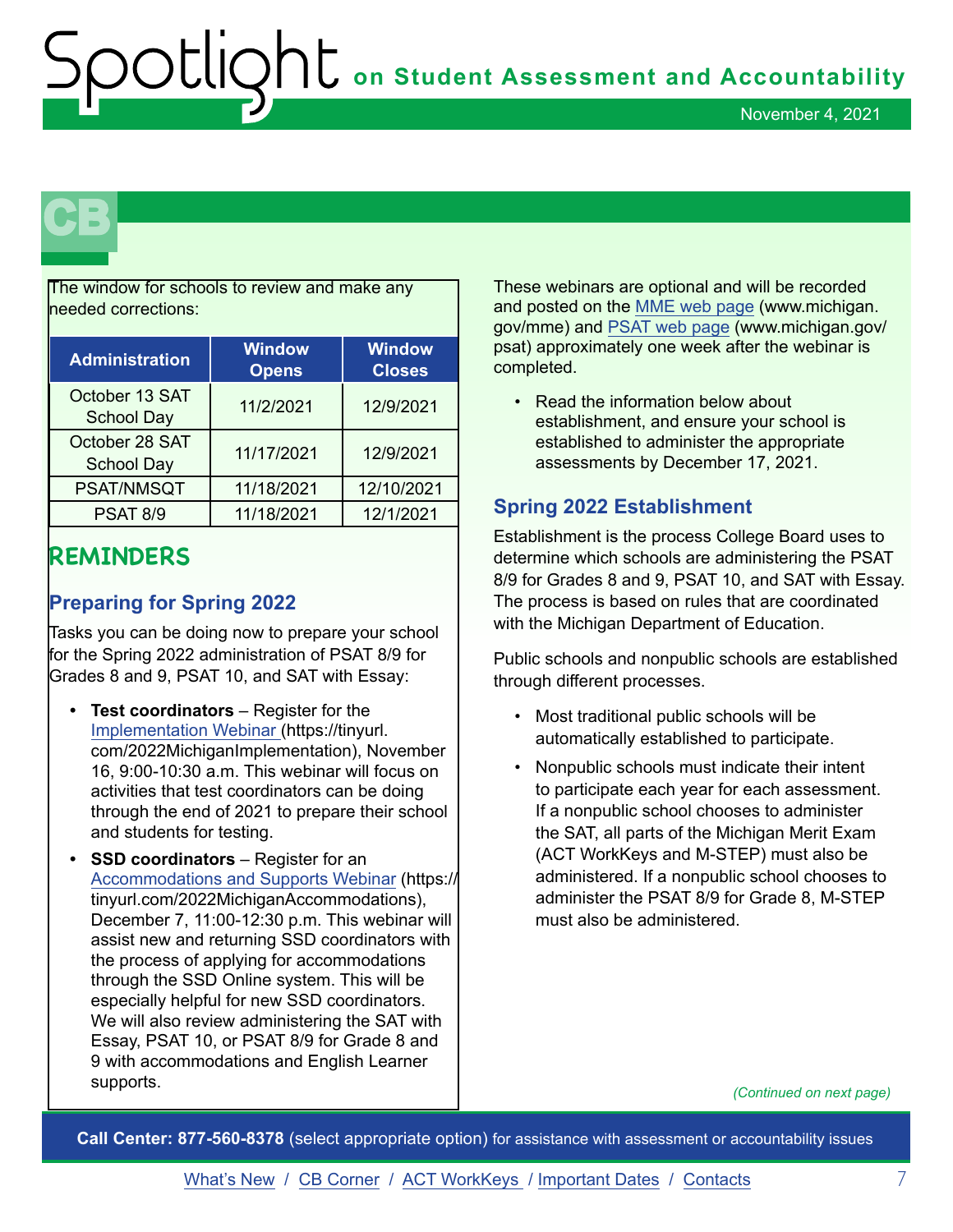November 4, 2021

## **CB**

District assessment coordinators, principals, and test coordinators of all nonpublic schools and the public schools that do not meet automatic establishment rules will receive an email the week of November 1 with instructions on how to indicate their intentions to participate. **If you receive this email, follow the enclosed instructions as soon as possible, but no later than November 22**. You might not be able to administer the assessments if you do not respond in time. Also follow the instructions if you do not plan to administer the assessments, so you can be removed from future communications this school year.

The Test Center Participation page in the [Office](http://www.michigan.gov/oeaa-secure)  [of Educational Assessment and Accountability](http://www.michigan.gov/oeaa-secure)  [\(OEAA\) Secure Site](http://www.michigan.gov/oeaa-secure) (www.michigan.gov/oeaasecure) identifies which assessments your school is established to administer; this information will be updated daily as establishment activities occur. For information on accessing this page, visit the [Secure Site Training web page](http://www.michigan.gov/securesitetraining) (www.michigan.gov/ securesitetraining).

**Important Note:** Schools must be established to participate separately for each College Board assessment they expect to administer in Spring 2022. For example, a traditional public high school should verify on the OEAA Secure Site Test Center Participation page that they are set up to participate in the SAT with Essay, the PSAT 10, and the PSAT 8/9 for Grade 9. All public schools with grade 8 students should verify that they are established to participate in the PSAT 8/9 for Grade 8.

You can verify the assessments your school has been established for in the OEAA Secure Site starting now and continuing through December.

- If your school is listed as participating and plans to administer the assessment, no further action is needed.
- If your school is listed as participating but does not plan to administer the assessment, contact the Michigan Educator Hotline immediately with information about why you request to be unestablished.
- Establishment occurs on a rolling basis. Participation will be reflected as establishment activities occur. **Note: Allow for potential updates.** If your establishment information is not correct by December 17, 2021, contact the Michigan Educator Hotline.
- Once your school provides information on your intent to participate, allow 1-2 weeks for this information to be refreshed in the [OEAA](http://www.michigan.gov/oeaa-secure)  [Secure Site](http://www.michigan.gov/oeaa-secure) (www.michigan.gov/oeaa-secure).

Fall participation in the Michigan-provided SAT, PSAT/NMSQT or PSAT 8/9 does not establish your school for spring testing. You must verify your spring participation status in the OEAA Secure Site or provide your intent to participate, as needed.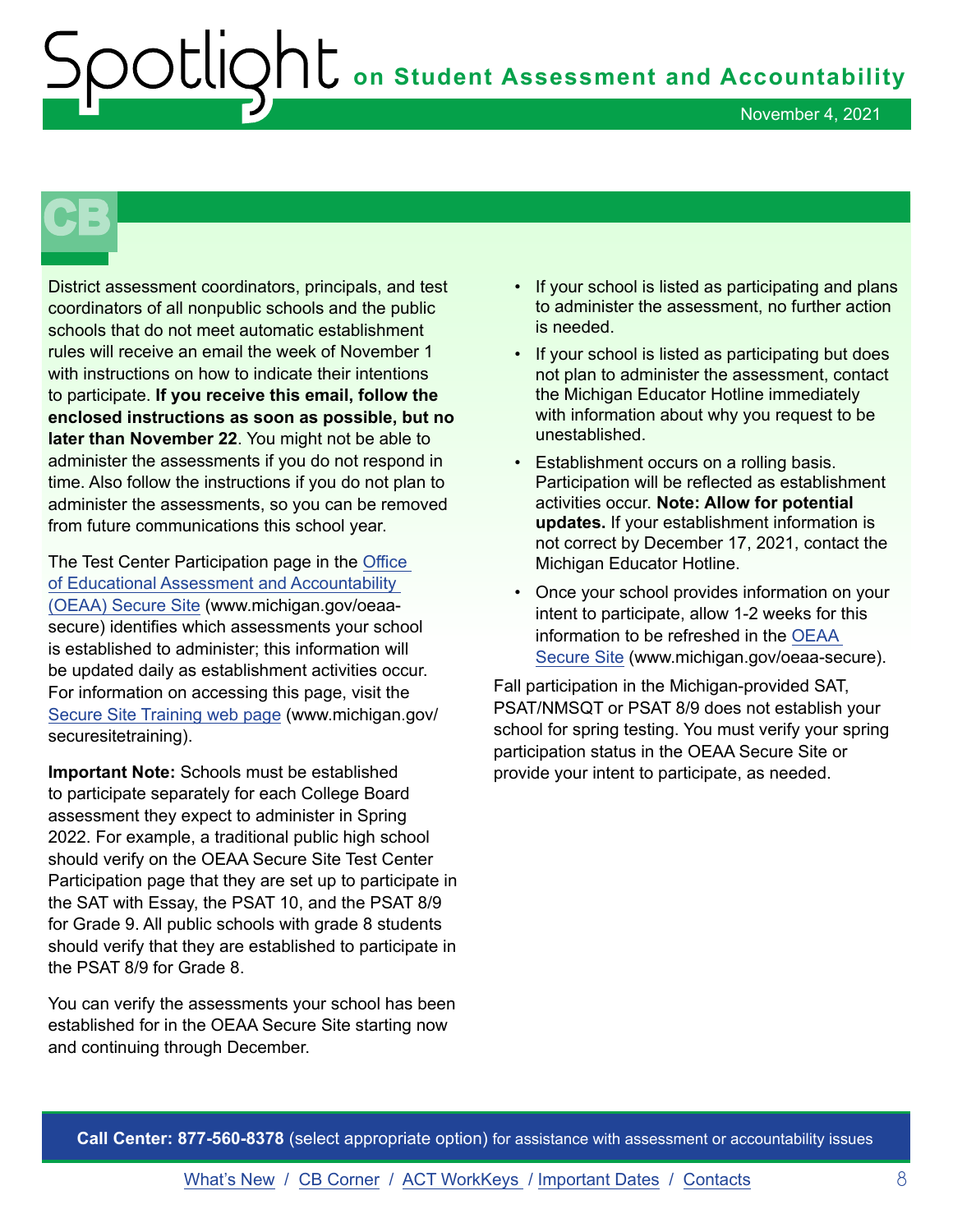#### <span id="page-8-0"></span>**® ®**

#### **Reminder**

#### **Completing Manage Participation**

The ACT WorkKeys assessment is one of three required components of the Michigan Merit Exam (MME) for grade 11 and eligible grade 12 students. All public schools are required to administer the full MME, which consists of the ACT WorkKeys, SAT, and M-STEP science and social studies assessments. If a nonpublic school chooses to administer any one of the three MME components to their students, they are expected to administer all three components.

Each school's WorkKeys Test Coordinator must indicate the school's participation status either Participating or Not Participating—in the PearsonAccess<sup>next</sup> website during the Manage Participation window, **by December 3, 2021, regardless of previous participation.** If your school will participate in the WorkKeys assessments in Spring 2022, you must also select your preferred test materials receipt week. This process will take approximately five minutes.

**Note: Manage Participation must be completed at the individual school level, not at the district level**, even if the school is not participating. Reminder emails will be sent periodically to all schools that have not completed the Manage Participation process.

Refer to the [October 28, 2021 issue o](https://www.michigan.gov/documents/mde/Spotlight_10-28-21_739643_7.pdf)f the Spotlight on Student Assessment and Accountability newsletter (https://www.michigan.gov/documents/mde/ Spotlight\_10-28-21\_739643\_7.pdf) for information and high-level instructions on how to complete ACT's Manage Participation process. Detailed step-bystep instructions are provided in the [ACT WorkKeys](https://www.michigan.gov/documents/mde/ACT_WorkKeys_Manage_Participation_Guide_-_Michigan_739479_7.pdf)  [Spring 2022 Manage Participation Guide](https://www.michigan.gov/documents/mde/ACT_WorkKeys_Manage_Participation_Guide_-_Michigan_739479_7.pdf) (https:// www.michigan.gov/documents/mde/ACT\_WorkKeys\_ Manage Participation Guide - Michigan 739479 7. pdf) located on the [MME web page](http://www.michigan.gov/mme) (www.michigan. gov/mme).

**Deadline:** You must submit your participation information by **Friday, December 3, 2021**.

#### **Contacting ACT**

If you have questions, you may:

- 1. Contact ACT via the [Contact Us web page](http://www.act.org/aap/state/contact.html) (www.act.org/aap/state/contact.html)
- 2. Call ACT at 800-553-6244 between 9:30 a.m. and 6 p.m. ET
	- » standard time: ext. 2800
	- » accommodations: ext. 1788
- 3. Email accommodations questions to: [ACTStateAccoms@act.org](mailto:ACTStateAccoms%40act.org?subject=Requesting%20Assistance)

**Call Center: 877-560-8378** (select appropriate option) for assistance with assessment or accountability issues

[What's New](#page-0-0) / [CB Corner](#page-5-0) / ACT WorkKeys / [Important Dates](#page-9-0) / [Contacts](#page-11-0) 9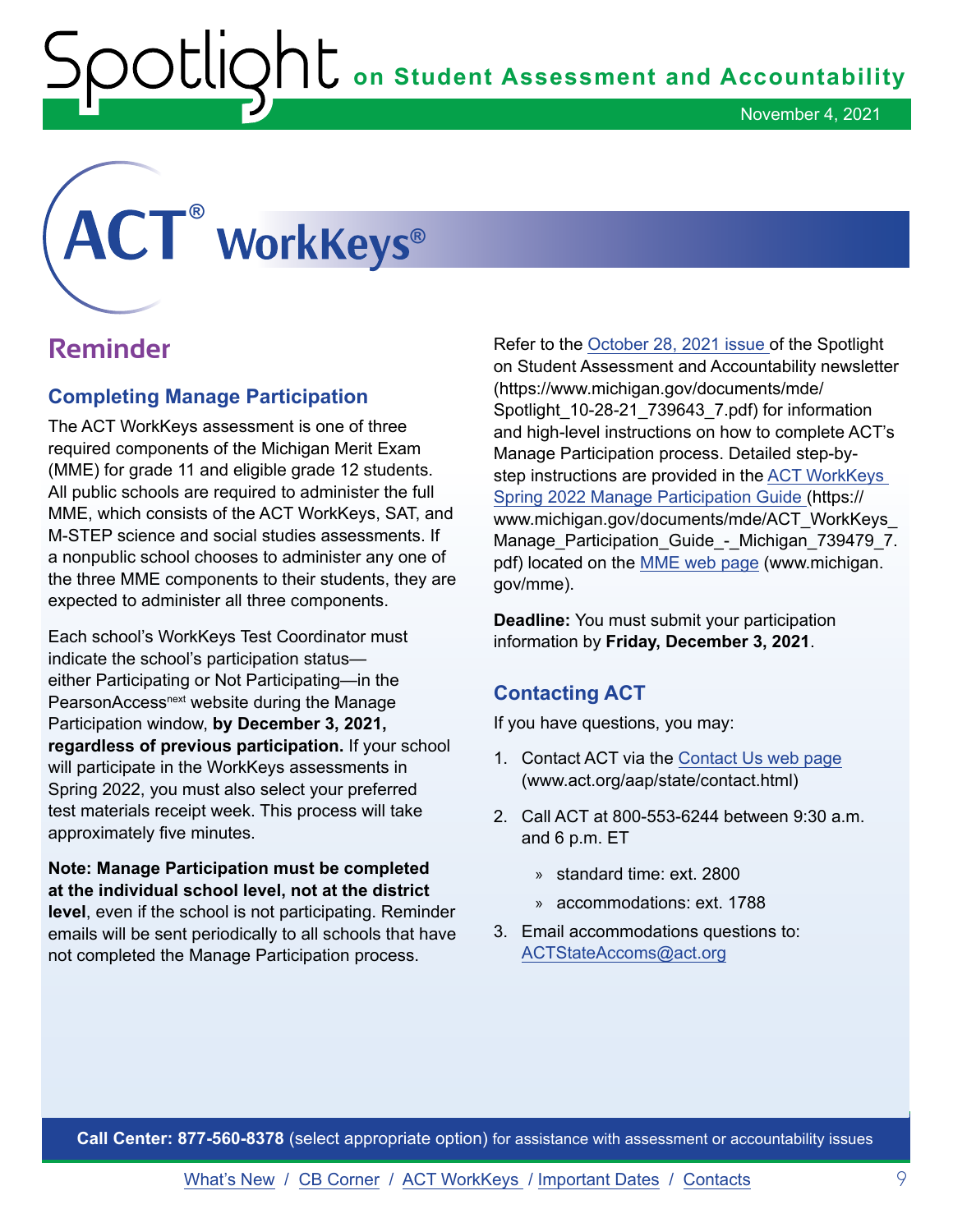### <span id="page-9-0"></span>**Important Dates**

#### **November 2021**

#### **College Board Testing Intent to Participate Window**

**Now – November 22, 2021**

• Window to indicate intent to participate for SAT with Essay, PSAT 10, and PSAT 8/9 for Grades 8 and 9 for all nonpublic schools and public schools that do not meet automatic establishment rules

#### **Online Testing Waiver**

#### **Now – November 23, 2021**

• Requests for online waiver for the Spring 2022 M-STEP, MI-Access Functional Independence (FI), and WIDA ACCESS for ELLs assessments must be submitted through the [OEAA Secure](http://www.michigan.gov/oeaa-secure)  [Site](http://www.michigan.gov/oeaa-secure) (www.michigan.gov/oeaa-secure)

#### **ACT WorkKeys Manage Participation Window**

#### **Now - December 3, 2021**

• Information about completing the Manage Participation process was emailed to the District Assessment Coordinators and the WorkKeys Test Coordinators listed in the [Educational Entity](http://www.michigan.gov/eem)  [Master](http://www.michigan.gov/eem) (EEM) (www.michigan.gov/eem) this week.

#### **M-STEP Writing Skills Field Test**

#### **November 15, 2021 - February 3, 2022**

• Participate in an M-STEP online Passage-based Writing Field Test. Go to the [OEAA Secure Site](http://www.michigan.gov/oeaa-secure) (www.michigan.gov/oeaa-secure) to Pre-Identify students for testing.

#### **Webinar: College Board Testing Implementation Overview**

#### **November 16, 2021, 9:00 - 10:30 a.m.**

Wed

• Implementation Overview Webinar for SAT with Essay, PSAT 10, and PSAT 8/9 for Grades 8 and 9 [Link to Webinar](https://tinyurl.com/2022MichiganImplementation)

Thu

 $\Gamma$ 

5

12

6

13

#### **Webinar: WIDA ACCESS for ELLs Test Administration Review**

#### **November 30, 2021, 9:30 - 11:00 a.m.**

• Assessment training review webinar for new English Learner (EL) Assessment Coordinators and new test administrators R[egister for the webinar](https://wida-access-for-ells-ta-review-webinar.eventbrite.com)

#### **December 2021**

#### **Webinar: WIDA Alternate ACCESS for ELLs Test Administration Review**

#### **December 1, 2021, 9:30 - 11:00 a.m.**

• Assessment training review webinars for new English Learner (EL) Assessment Coordinators and new test administrators R[egister for the webinar](https://wida-alternate-access-ta-review-webinar.eventbrite.com)

#### **Webinar: Technology Coordinator Training**

#### **December 1, 2021, 10:00 a.m.**

• Winter/Spring 2022 Technology Coordinator Training Zoom webinar [Join the webinar](https://datarecognitioncorp.zoom.us/j/84084055143)

*(Continued on next page)*

**Call Center: 877-560-8378** (select appropriate option) for assistance with assessment or accountability issues

[What's New](#page-0-0) / [CB Corner](#page-5-0) / [ACT WorkKeys](#page-8-0) / [Important Dates](#page-9-0) / [Contacts](#page-11-0) 10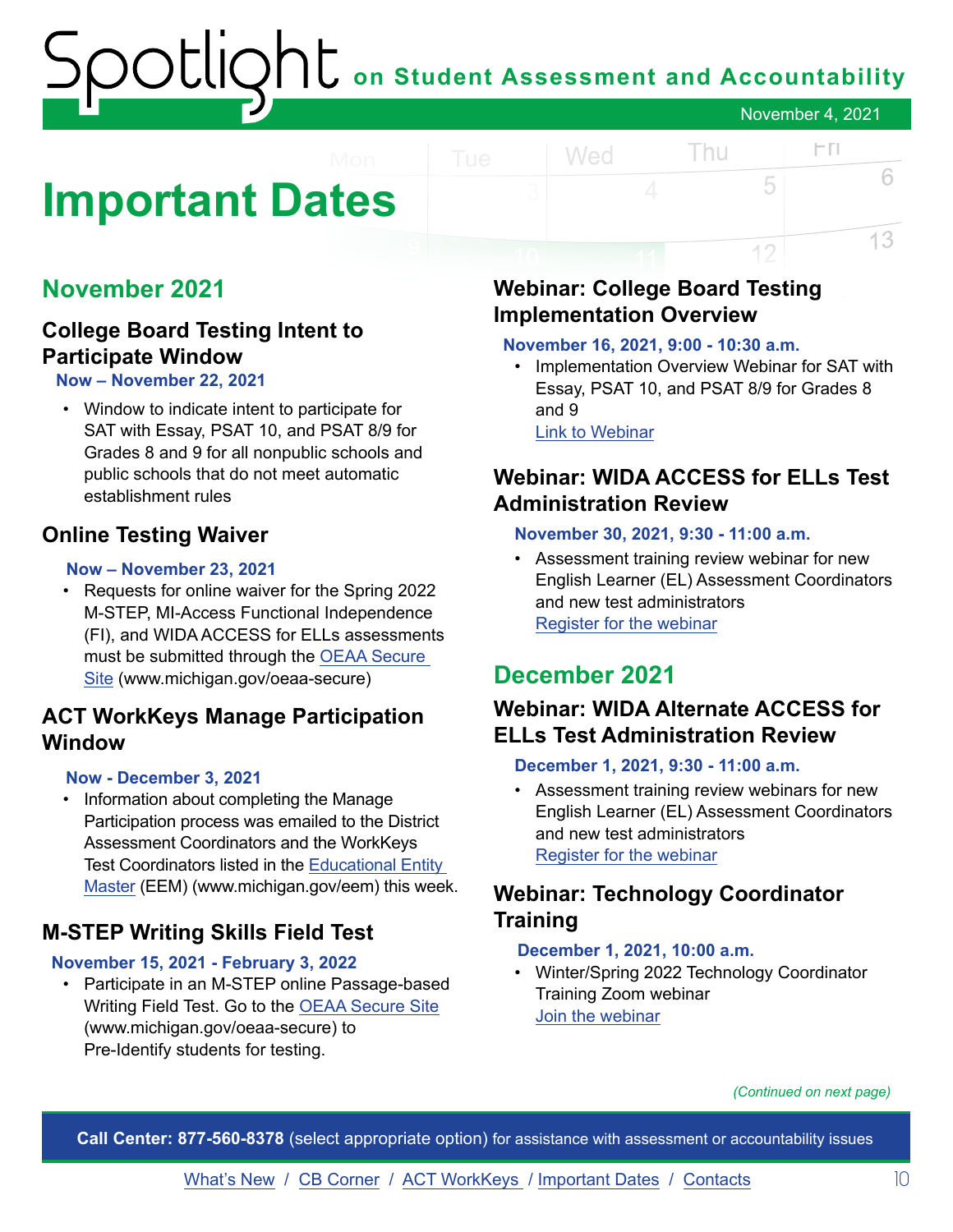### **Important Dates**

#### **December 2021**

#### **Webinar: WIDA ACCESS for ELLs Test Administration Review**

#### **December 1, 2021, 2:00 - 3:30 p.m.**

• Assessment training review webinars for new English Learner (EL) Assessment Coordinators and new test administrators R[egister for the webinar](https://kindergarten-access-for-ells-ta-review-webinar.eventbrite.com)

#### **WIDA Assessment Office Hours**

#### **December 2, 2021, 3:00 - 4:00 p.m.**

• Microsoft Teams meetings for educators coordinating or administering the WIDA assessments to ask questions of Michigan Department of Education staff [Microsoft Teams Link](https://teams.microsoft.com/l/meetup-join/19%3ameeting_ZTI2YjQwZjUtMjU0NC00ZmQ1LWE1YWItNDI2ZjYwN2I1N2E5%40thread.v2/0?context=%7b%22Tid%22%3a%22d5fb7087-3777-42ad-966a-892ef47225d1%22%2c%22Oid%22%3a%221bb5cc60-e637-4bde-a17c-fc156bd19bc2%22%7d)

#### **Webinar: College Board Testing Accommodations**

#### **December 7, 2021, 11:00 a.m. - 12:30 p.m.**

• Accommodations Webinar for SAT with Essay, PSAT 10, and PSAT 8/9 for Grades 8 and 9 [Link to Webinar](https://tinyurl.com/2022MichiganAccommodations)

#### **WIDA Assessment Office Hours**

#### **December 9, 2021, 3:00 - 4:00 p.m.**

• Microsoft Teams meetings for educators coordinating or administering the WIDA assessments to ask questions of Michigan Department of Education staff [Microsoft Teams Link](https://teams.microsoft.com/l/meetup-join/19%3ameeting_ZTI2YjQwZjUtMjU0NC00ZmQ1LWE1YWItNDI2ZjYwN2I1N2E5%40thread.v2/0?context=%7b%22Tid%22%3a%22d5fb7087-3777-42ad-966a-892ef47225d1%22%2c%22Oid%22%3a%221bb5cc60-e637-4bde-a17c-fc156bd19bc2%22%7d)

#### **WIDA Assessment Office Hours**

#### **December 16, 2021, 3:00 - 4:00 p.m.**

Wed

• Microsoft Teams meetings for educators coordinating or administering the WIDA assessments to ask questions of Michigan Department of Education staff [Microsoft Teams Link](https://teams.microsoft.com/l/meetup-join/19%3ameeting_ZTI2YjQwZjUtMjU0NC00ZmQ1LWE1YWItNDI2ZjYwN2I1N2E5%40thread.v2/0?context=%7b%22Tid%22%3a%22d5fb7087-3777-42ad-966a-892ef47225d1%22%2c%22Oid%22%3a%221bb5cc60-e637-4bde-a17c-fc156bd19bc2%22%7d)

Thu

 $\Gamma$ 

5

12

6

13